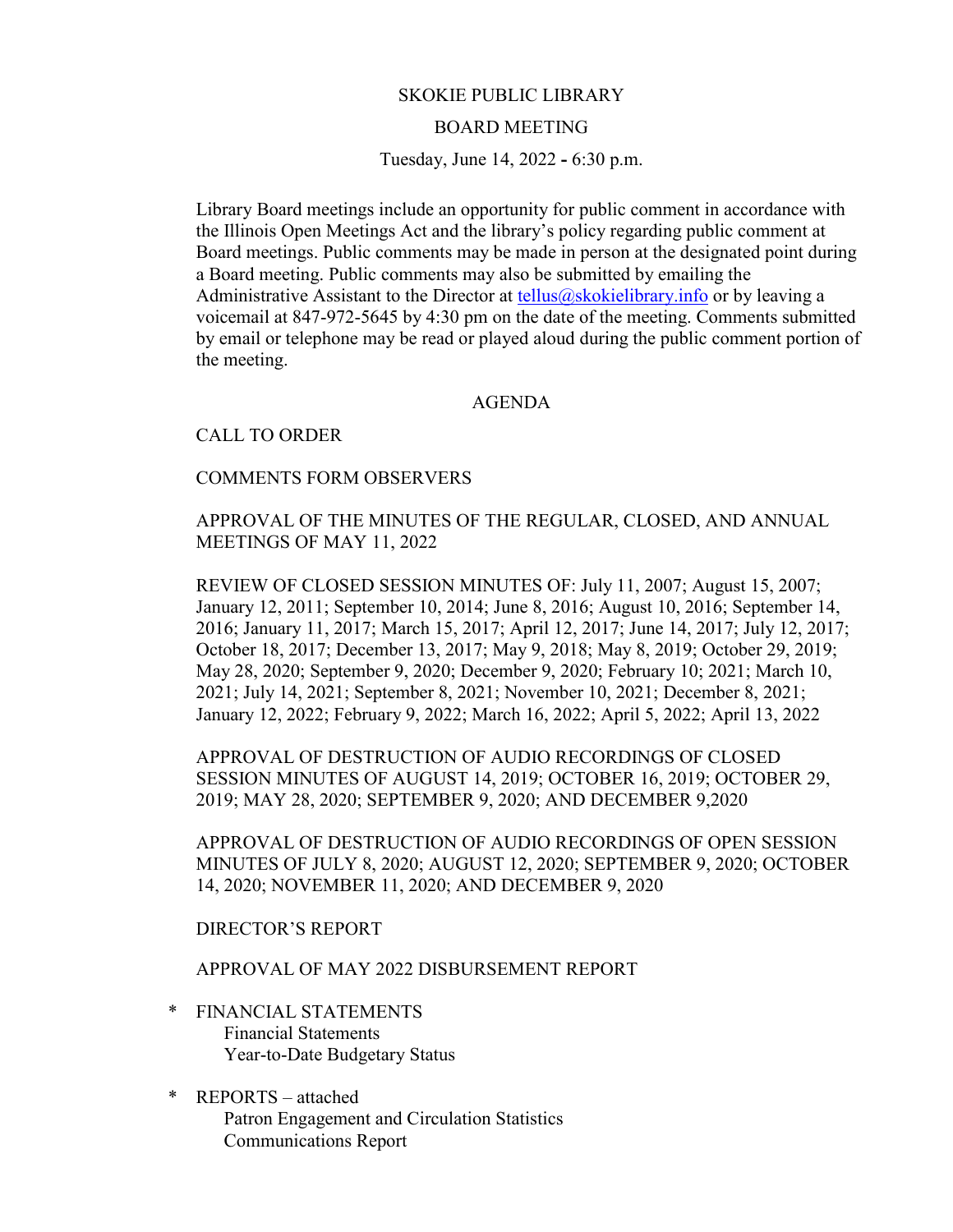Agenda Page 2 June 14, 2022

#### \* PERSONNEL

**HIRES** 

Effective May 12, 2022:

Aisha Bawany, part-time Materials Handler, Access Services Effective June 6, 2022:

Hannah Evans, part-time Materials Handler, Access Services

#### DEPARTURES

Effective May 29, 2022:

Michelle Khuu, part-time Experiential Learning Specialist, Learning Experiences Effective June 10, 2022:

Benjamin Anderson, full-time Community Engagement Liaison for Economic Well-Being, Community Engagement

Effective June 21, 2022:

Adam Sonderberg, full-time Materials Handling Supervisor, Access Services

# PROMOTIONS

Effective May 23, 2022:

Kimberly Jones, full-time Custodian, Building Services; previously part-time Custodian, Building Services

### RETIREMENT

Effective June 17, 2022: Margie Dugrot, part-time Patron Services Lead, Patron Engagement.

\* Consent Agenda

# ANNUAL REPORTS FY 2021-2022

General Operating Fund Reserve Fund for the Purchase of Sites and Buildings 2019 Bond Proceeds 2019 Bond Debt Service Access Services / State of the Collection Learning Experiences Patron Engagement Teen Services Youth Services Communications and Multimedia Engagement Community Engagement Annual Dashboard

DISCUSSION OF THIRD FLOOR RENOVATION COST PROJECTIONS

Andrew Berman of Andrew Berman Architect; and John Shales of Shales McNutt Construction in attendance